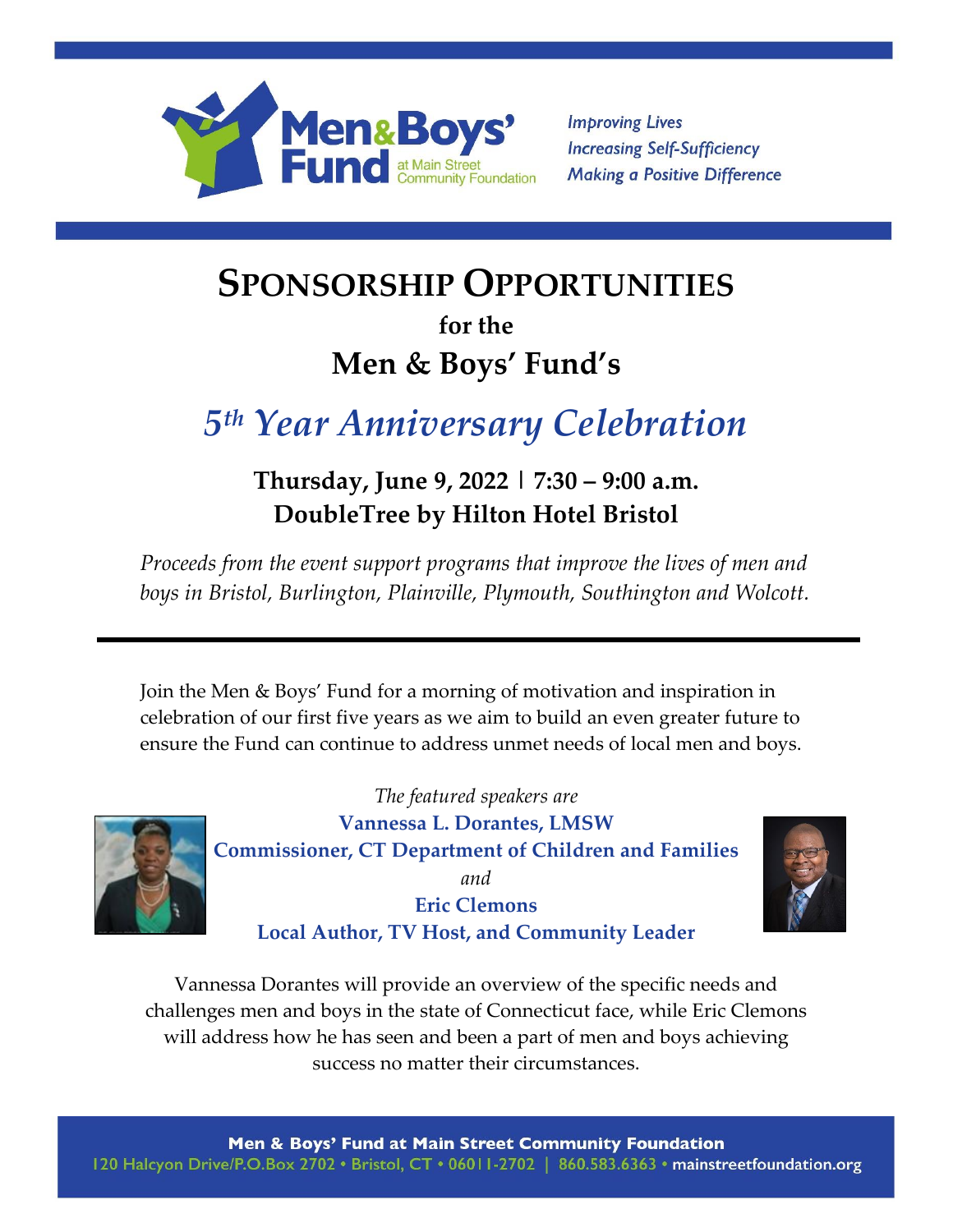# **Sponsorship Packages**

**This sponsorship package provides benefits and recognition to our sponsors. At the same time, your support increases the amount of funding available to programs serving men and boys in your communities.**

*Thank you for your consideration of support.*

### **Premier** Sponsor \$10,000

- 2 VIP tables of 10
- Sponsor Board or Banner (provided by the Sponsor) at the event
- Corporate Logo on invitation (if committed to and provided by April 1st)
- Corporate Logo on Sponsor page in program book
- Full page color advertisement with prime placement in program book *(must be 5"w by 8"h, in color and submitted in pdf format to [samantha@mainstreetfoundation.org](about:blank) by April 30th)*
- Recognition in Chair's Message in program book
- Acknowledgment from podium
- Billing as Premier Sponsor in promotional materials: event signage, program book, press releases, website, other institutional materials
- Social media mentions leading up to event

## **Platinum Sponsor \$5,000**

### VIP Table of 10

- Sponsor Board or Banner (provided by the Sponsor) at the event
- Corporate Logo on invitation (if committed to and provided by April 1st)
- Corporate Logo on Sponsor Page in program book
- Full page black and white advertisement with prime placement in program book *(must be 5"w by 8"h, black & white and submitted in pdf format to [samantha@mainstreetfoundation.org](about:blank) by April 30th)*
- Recognition in Chair's Message in program book
- Acknowledgment from podium
- Billing as Platinum Sponsor in promotional materials: event signage, program book, press releases, website, other institutional materials
- Social media mentions leading up to event

## **Diamond Sponsor** \$2,500

- 6 Reserved Seats
- Half-page black and white advertisement in program book *(must be 5"w by 4"h, black & white and submitted in pdf format to [samantha@mainstreetfoundation.org](about:blank) by April 30th)*
- Name listed as sponsor in event signage, program book sponsor page, website, other institutional materials

# **Premier**

**Platinum**